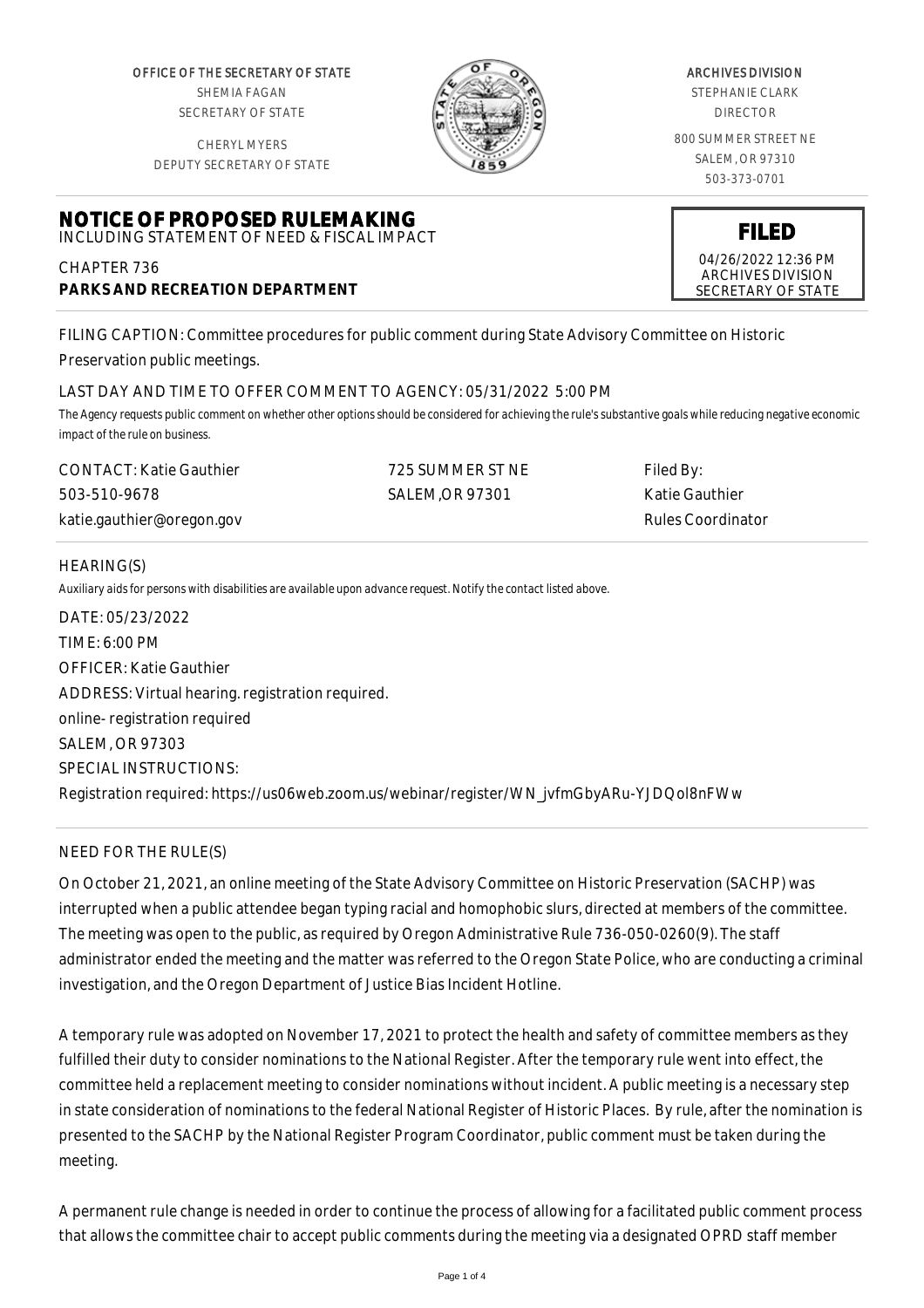receiving the comments and sharing them for the committee members' consideration. Comments not material to the nomination would not be displayed.

The proposed rule is modified from the current temporary rule to allow for additional methods for submission of comments that will be described by the department to enable broader options for participation for anyone with limitation to submitting in writing.

# DOCUMENTS RELIED UPON, AND WHERE THEY ARE AVAILABLE

A commission brief and this document are available for public inspection by contacting the Oregon Parks and Recreation Department by email at chris.havel@oregon.gov. Additional materials may be available following the official end to an Oregon State Police investigation into the incident.

### STATEMENT IDENTIFYING HOW ADOPTION OF RULE(S) WILL AFFECT RACIAL EQUITY IN THIS STATE

The proposed rule was developed as a result of committee members being subjected to racial and homophobic slurs during an online meeting. Protecting the health and safety of committee members and ensuring the diversity of representation on the committee is the purpose for continuing this proposed rule change.

Committee members who were subject to this attack have expressed reservations about continuing to volunteer for the department without adequate protections. The proposed rules preserve both the public interest in commenting on proposed actions of the committee and the department interest of protecting our volunteer committee members from comments not germane to the public discourse.

### FISCAL AND ECONOMIC IMPACT:

There is no fiscal or economic impact for this proposed rule change. It is a change in process for accepting public comments during a meeting.

# COST OF COMPLIANCE:

*(1) Identify any state agencies, units of local government, and members of the public likely to be economically affected by the rule(s). (2) Effect on Small Businesses: (a) Estimate the number and type of small businesses subject to the rule(s); (b) Describe the expected reporting, recordkeeping and administrative activities and cost required to comply with the rule(s); (c) Estimate the cost of professional services, equipment supplies, labor and increased administration required to comply with the rule(s).*

(1) The proposed rule amendment does not increase costs for state agencies, units of local government or members of the public.

(2) (a) The proposed rule amendment does not specifically impact small businesses. Small business owners who choose to comment before the State Advisory Committee on Historic Preservation would be subject to the rule as would any member of the public. (b) The proposed rule amendment would not create additional record keeping or reporting requirements for small businesses, however, if a small business owner did choose to provide public comment it could require additional administrative activity to submit the comment to OPRD. (c) The proposed rule does not require additional cost for professional services, equipment supplies, labor or administration.

# DESCRIBE HOW SMALL BUSINESSES WERE INVOLVED IN THE DEVELOPMENT OF THESE RULE(S):

The proposed rule change does not impact small businesses differently than any member of the public.

# WAS AN ADMINISTRATIVE RULE ADVISORY COMMITTEE CONSULTED? NO IF NOT, WHY NOT?

This is continuation of change in process for accepting comments during meetings for the State Advisory Committee on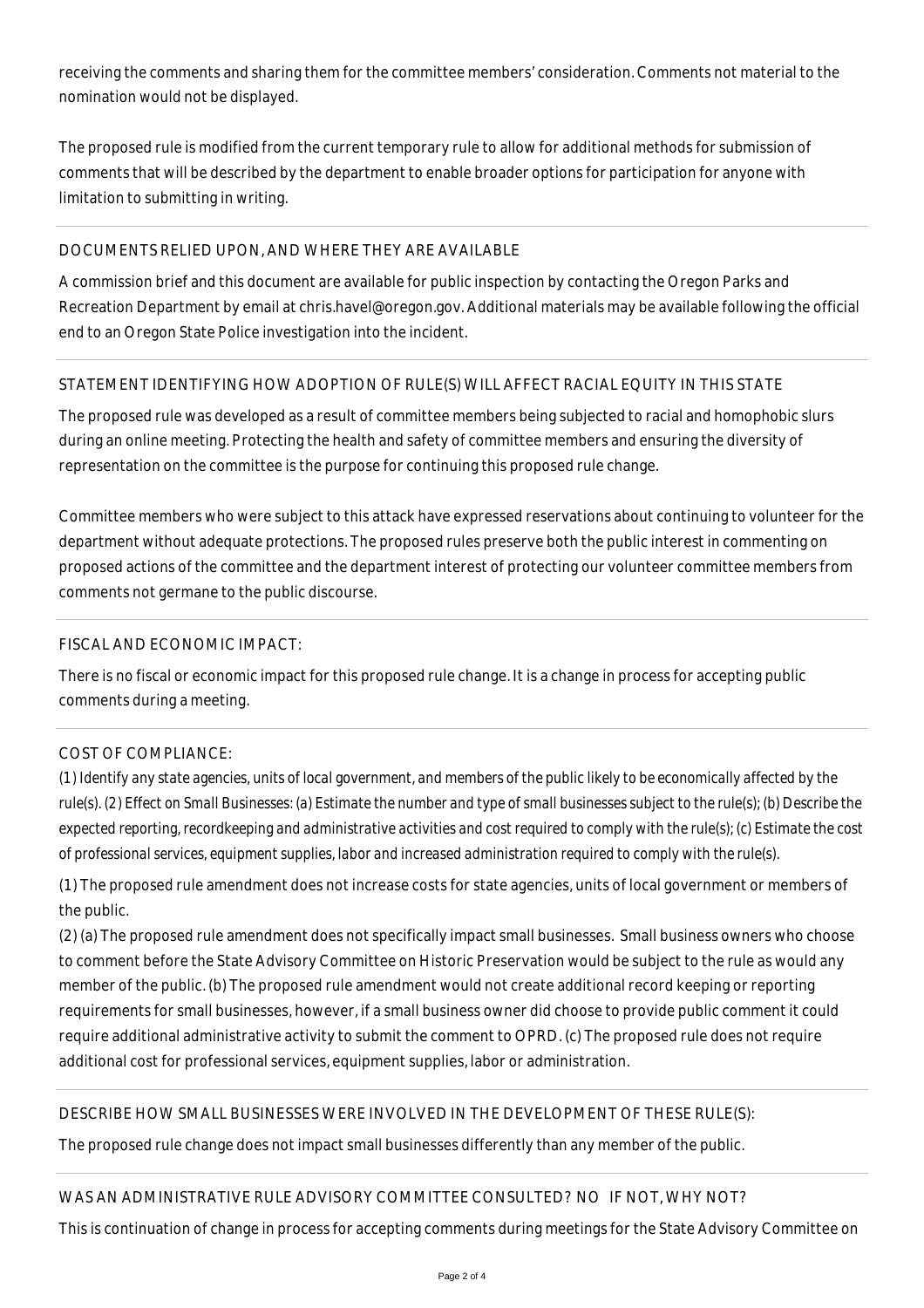AMEND: 736-050-0260

RULE SUMMARY: Describes committee procedures for the State Advisory Committee on Historic Preservation.

Proposed amendment would make temporary rule language permanent to allow for public comment facilitated through a designated OPRD staff person.

CHANGES TO RULE:

# 736-050-0260

State Advisory Committee on Historic Preservation: Committee Procedures for Review and Approval of Nominations to the National Register ¶

(1) The committee must review all National Register nomination forms except for those prepared under OAR 736- 050-0250(19)(a)(A) to (E) and when a CLG objects to a National Register nomination form as provided under OAR 736-050-0250(13).¶

(2) The committee must make a recommendation to the SHPO whether the National Register nomination form meets the following criteria:¶

(a) All procedural requirements are met;¶

(b) The National Register nomination form is adequately documented;¶

(c) The National Register nomination form is technically and professionally correct and sufficient; and¶

(d) The National Register nomination form demonstrates that the nominated property meets the National Register criteria for evaluation.¶

(3) Neither the SHPO nor the committee chairperson or vice chairperson will consider a National Register nomination form submitted after the opening of the public comment period.¶

(4) The owner(s) and chief elected official may waive the CLG comment opportunity described in OAR 736-050- 0250(13) by each submitting a written statement to the SHPO at least 15 calendar days before a scheduled committee meeting. The remaining provisions of OAR 736- 050-0250 must be met.¶

(5) Committee members must disclose actual and potential conflicts of interest in accordance with ORS 244.120 to ORS 244.130.¶

(6) Committee members must not recuse themselves for a potential conflict of interest.¶

(7) A quorum of 5 committee members are required to conduct business. The committee retains a quorum if by the removal of committee members for declared actual conflicts of interest the committee falls below 5 present, voting committee members.¶

(8) For each National Register nomination form presented to the committee, the National Register Program Coordinator must provide a summary of:¶

(a) The argument presented in the National Register nomination form, and¶

(b) Public comment received prior to the committee meeting pursuant to OAR 736-050- 0250(12).¶

(9) The chairperson must call for comments from the proponent(s), opponent(s), and other interested parties present following the National Register Program Coordinator's presentation. The total time allowed for

comments must be determined by the chairperson or by practices adopted bycomments must address one or more of the criteria in section (2) and may suggest an action under section (11). The total time allowed for

comments must be determined by the chairperson or by practices adopted by the committee. Notwithstanding OAR 736-050-0250(12), the chairperson may direct that comments provided under this section be submitted in a manner prescribed by the department to the designated Oregon Parks and Recreation Department staff who will provide the comments to the committee.¶

(10) The SHPO, Deputy SHPO, Associate Deputy SHPO, and Oregon SHPO staff may participate in committee discussions, but are not voting committee members.¶

(11) The committee must take one of the following actions when considering a National Register nomination form based on the committee's deliberations and comments received during the public comment period:¶

(a) Recommend that the SHPO find that the National Register nomination form meets the criteria in subsections (2)(a) to (d) as presented to the committee with no revisions;¶

(b) Recommend that the SHPO find that the National Register nomination form meets the criteria in subsections (2)(a) to (d) after making less than a major revision(s) to the National Register nomination form;¶

(c) Defer making a recommendation until a future committee meeting to allow the proponent to make revision(s) or for any other reason deemed appropriate by the committee related to the criteria in subsections (2)(a) to (d); or¶

(d) Recommend that the SHPO find that the National Register nomination form does not meet the criteria in